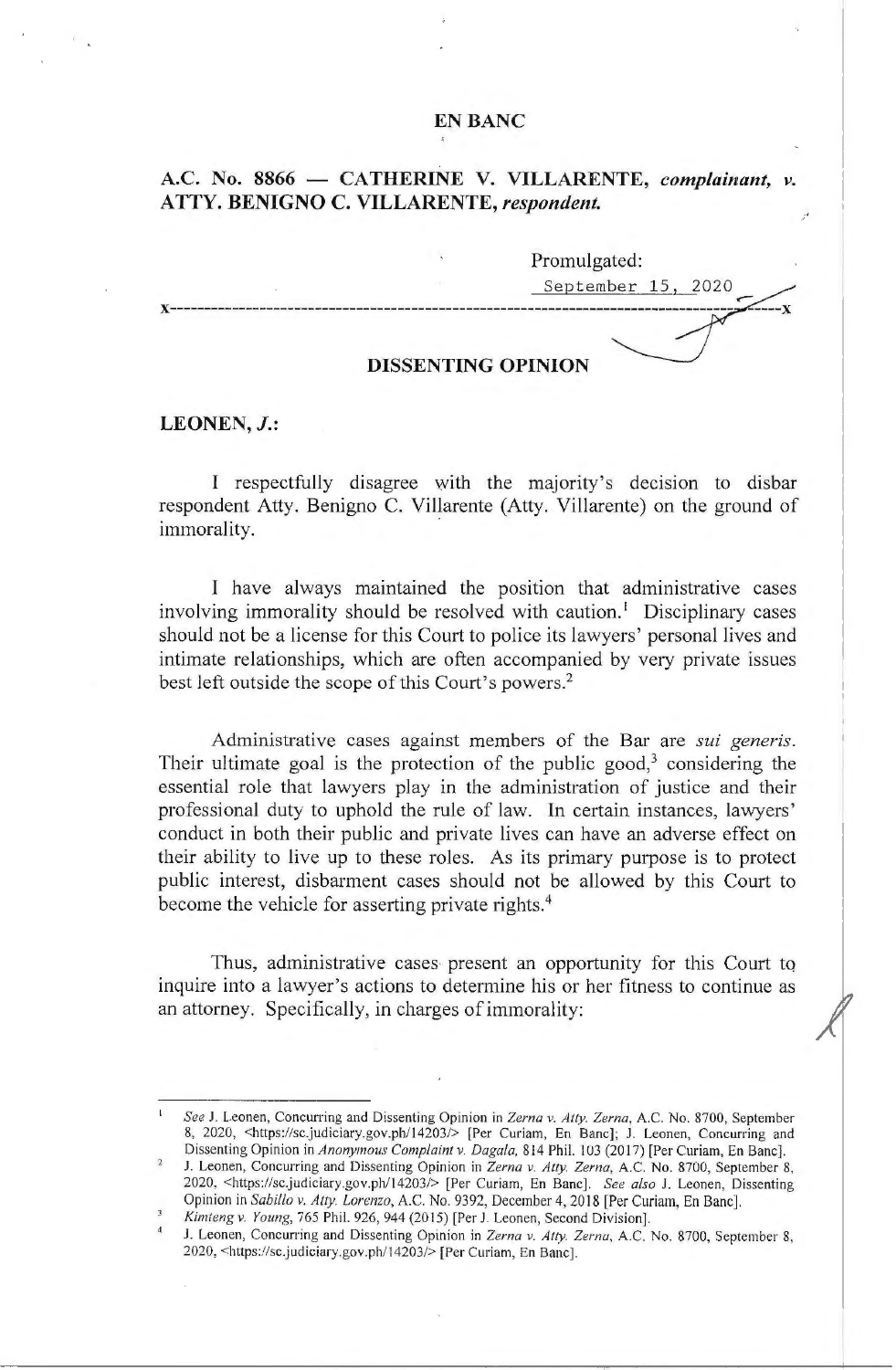*f* 

"[l]mmoral conduct" should relate to their conduct as officers of the court. To be guilty of "immorality" under the Code of Professional Responsibility, a lawyer's conduct must be so depraved as to reduce the public's confidence in the Rule of Law.<sup>5</sup>

In the *ponencia*'s words, a lawyer shall not "engage in conduct that adversely reflects on his [or her] fitness to practice law, nor should he [o $\epsilon$ ] she], whether in public [or] private life, behave in a scandalous manner to the discredit of the legal profession."6 Moreover, the grossly immoral conduct must be so gross as to be "willful, flagrant, or shameless, and which shows a moral indifference to the opinion of the good and respectable members of the community."<sup>7</sup>

It is against this backdrop that I have proposed the use of a clear, objective, and secular standard to govern cases of immorality, lest we run the risk of imposing arbitrary benchmarks for professional conduct.<sup>8</sup> As I have previously stated, "an objective criterion of immorality is that which is tantamount to an illegal act."<sup>9</sup>

In this case, the *ponencia* faults respondent Atty. Villarente mainly for two things: first, his continued cohabitation with another woman who is not his wife; and second, his siring of two children with the same woman. It then finds respondent guilty of gross immorality and imposes on him the penalty of disbarment.

With due respect, I disagree.

In my separate opinion in *Anonymous Complaint v. Dagala:* <sup>10</sup>

The highest penalty should be reserved for those who commit indiscretions that (a) are repeated, (b) result in permanent rearrangements that cause extraordinary difficulties on existing legitimate relationships, or (c) are *prima facie* shown to have violated the law.<sup>11</sup>

Id. at 155.

J. Leonen, Concurring and Dissenting Opinion in *Anonymous Complaint v. Dagala,* 814 Phil. 103, 154 (2017) [Per Curiam, En Banc] *citing Perfecto v. Esidera*, 764 Phil. 384 (2015) [Per J. Leonen, Second Division].

<sup>6</sup>*Ponencia,* p. 4.

Arciga v. Maniwang, 193 Phil. 730, 735 (1981) [Per J. Aquino, Second Division].

*See Perfecto* v. *Esidera,* 764 Phil. 384 (2015) [Per J. Leonen, Second Division]; J. Leonen, Concurring and Dissenting Opinion in *Zerna v. Atty. Zerna,* A.C. No. 8700, September 8, 2020, <https://sc .judiciary.gov.ph/l 4203/> [Per Curiam, En Banc]; J. Leonen, Concurring and Dissenting

J. Leonen, Dissenting Opinion in *Sabillo v. Atty. Lorenzo*, A.C. No. 9392, December 4, 2018 [Per Curiarn, En Banc] *citing* J. Leonen, Separate Opinion in *Anonymous Complaint v. Dagata,* 814 Phil. 103 (2017) [Per Curiam, En Banc].

<sup>&</sup>lt;sup>10</sup> 814 Phil. 103 (2017) [Per Curiam, En Banc].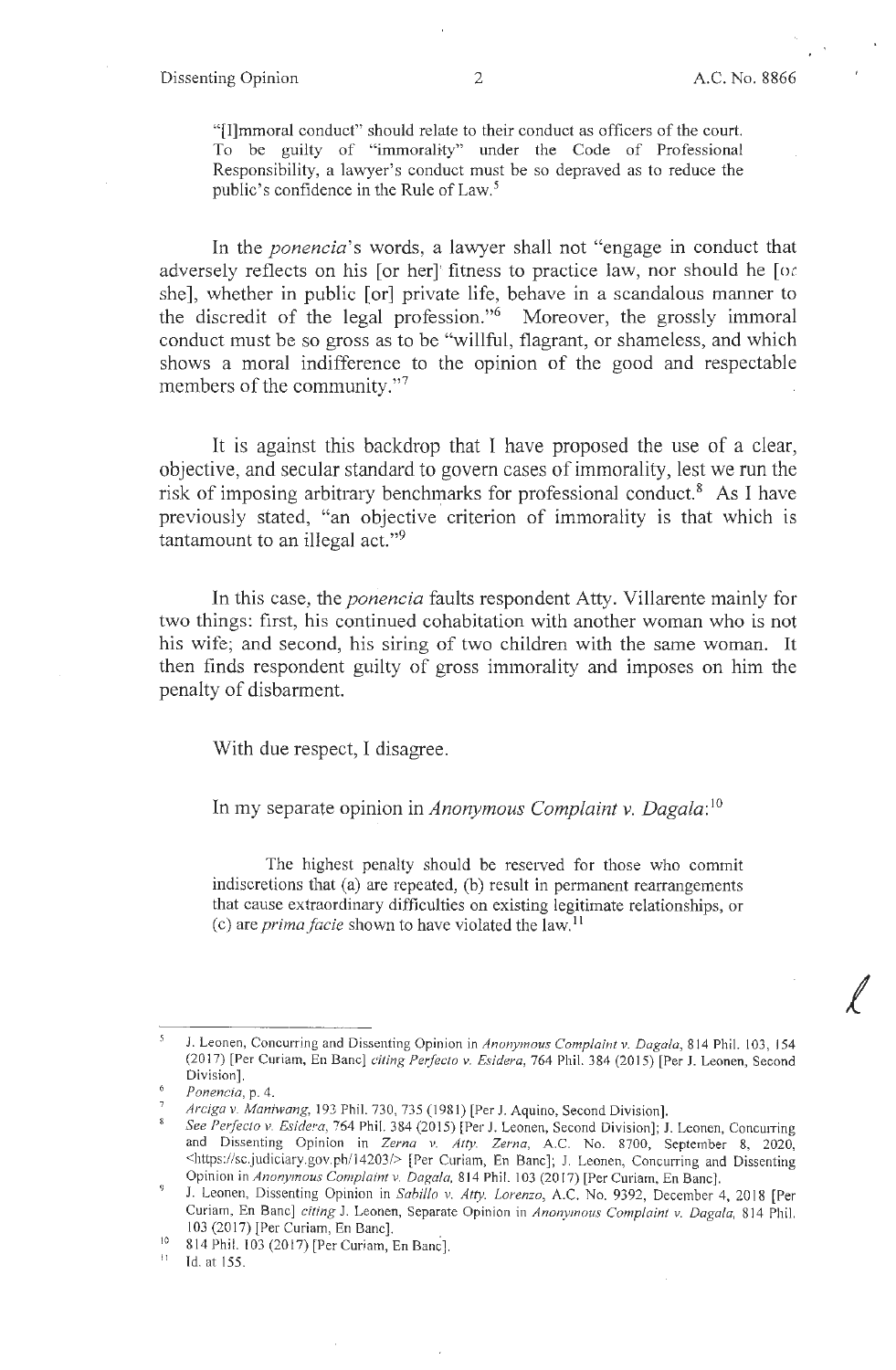#### Dissenting Opinion 3 3 A.C. No. 8866

 $\cdots$ 

*j* 

In *Ceniza v. Atty. Ceniza*<sup>12</sup> cited in the *ponencia*, I concurred in the disbarment of Atty. Eliseo Ceniza (Ceniza) on the ground of immorality.<sup>13</sup> In that case, Ceniza, a legal officer in Mandaue City, was suspended from service by the Ombudsman for disgraceful and grossly immoral conduct, in violation of Republic Act No. 6713 or the Code of Conduct and Ethical Standards for Public Officials and Employees. Ceniza was found to have abandoned his legitimate family in order to live with another woman who was also married. He also callously ignored his own children's pleas, resulting to one of his children attempting suicide due to depression. Despite the pain he had caused his family, Ceniza showed no remorse.

Such circumstances clearly exhibiting gross immoral conduct are not present here. The evidence in this case do not meet the required standard to warrant disbarment. At most, respondent is only guilty of gross misconduct.

Atty. Villarente's conduct .is not of such degree as would erode the public's confidence in the legal profession and the rule of law. It is important to note that the issues raised in this disbarment complaint are mainly private matters not directly related to respondent's duties as a lawyer. It was also not established how his acts discredit the legal profession and the rule of law. Thus, I cannot agree that he should be disbarred on the ground of gross immorality.

This, however, does not mean that respondent should be absolved of any liability as he committed violations of the Code of Professional Responsibility. In Canon 7, Rule 7.03:

Canon  $7 - A$  lawyer shall at all times uphold the integrity and dignity of the legal profession and support the activities of the Integrated Bar.

Rule  $7.03 - A$  lawyer shall not engage in conduct that adversely reflects on his fitness to practice law, nor shall he whether in public or private life, behave in a scandalous manner to the discredit of the legal profession.

As a lawyer, respondent should conduct himself in a manner consistent with the integrity and dignity of the legal profession. This applies in his personal dealings,  $14$  as he may still be found liable for "gross" misconduct not connected with his professional duties, which [show] him to be unfit for the office and unworthy of the privileges which his license and the law confer to him." <sup>15</sup>

<sup>12</sup> A.C. No. 8335, April 10, 2019, <https://elibrary.judiciary.gov.ph/thebookshelf/showdocs/1/65158> [Per Curiam, En Banc].

<sup>13</sup>*Ponencia,* p. 5. The ponencia cites *Ceniza* to show that the offense may amount to the crime of concubinage, which justifies disbarment.

<sup>14</sup>*See Agna v. Cagatan,* 580 Phil. I (2008) [Per J. Leonardo-De Castro, En Banc].

<sup>&</sup>lt;sup>15</sup> Enriquez v. De Vera, 756 Phil. 1, 13 (2015) [Per J. Leonen, Second Division].